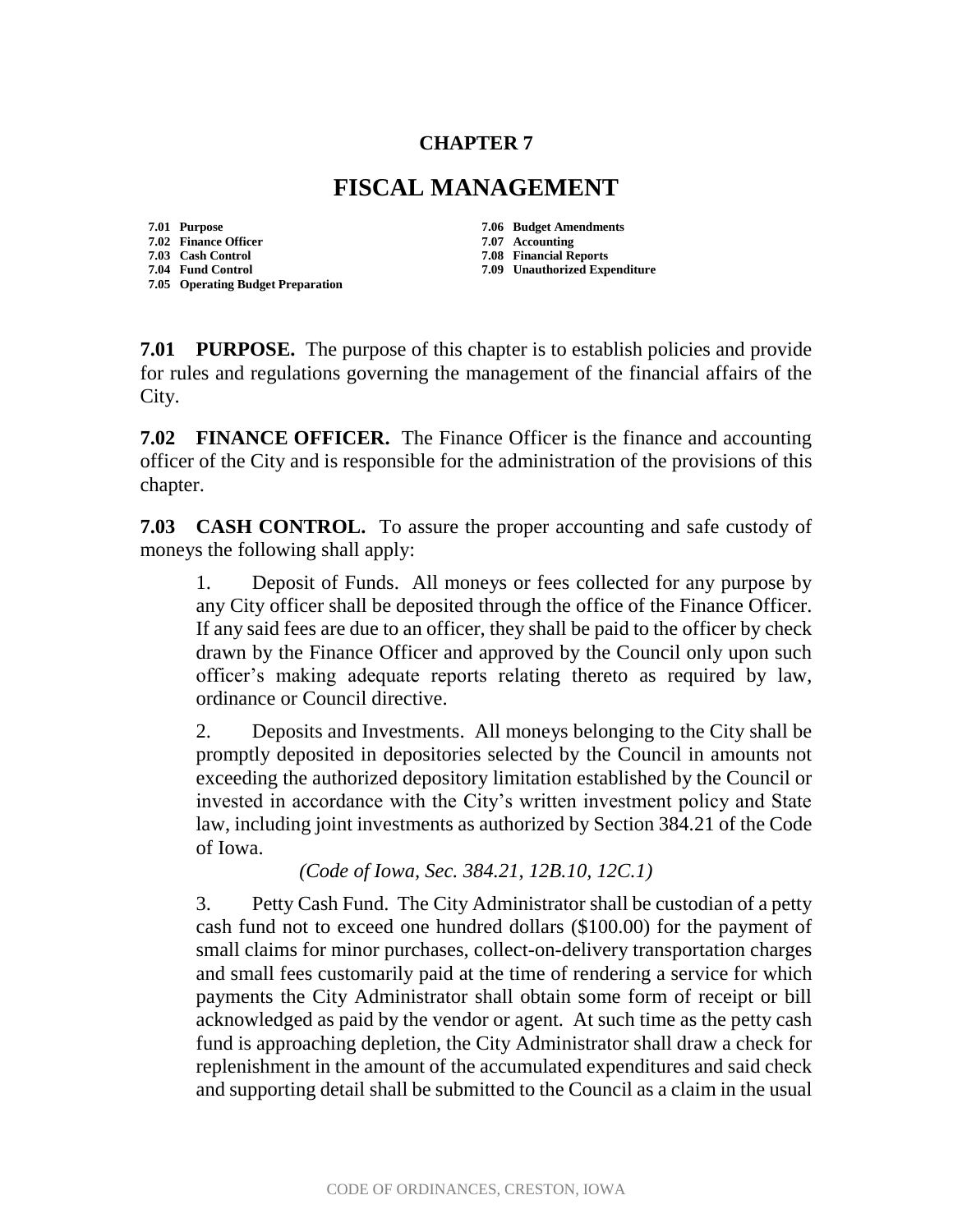manner for claims and charged to the proper funds and accounts. It shall not be used for salary payments or other personal services or personal expenses. *(Ord. 04-72 – Mar. 04 Supp.)*

**7.04 FUND CONTROL.** There shall be established and maintained separate and distinct funds in accordance with the following:

1. Revenues. All moneys received by the City shall be credited to the proper fund as required by law, ordinance or resolution.

2. Expenditures. No disbursement shall be made from a fund unless such disbursement is authorized by law, ordinance or resolution, was properly budgeted, and supported by a claim approved by the Council.

3. Emergency Fund. No transfer may be made from any fund to the emergency fund.

*(IAC, 545-2.5 [384,388], Sec. 2.5[2])*

4. Debt Service Fund. Except where specifically prohibited by State law, moneys may be transferred from any other City fund to the debt service fund to meet payments of principal and interest. Such transfers must be authorized by the original budget or a budget amendment.

*(IAC, 545-2.5[384,388] Sec. 2.5[3])*

5. Capital Improvements Reserve Fund. Except where specifically prohibited by State law, moneys may be transferred from any City fund to the capital improvements reserve fund. Such transfers must be authorized by the original budget or a budget amendment.

*(IAC, 545-2.5[384,388] Sec. 2.5[4])*

6. Utility and Enterprise Funds. A surplus in a utility or enterprise fund may be transferred to any other City fund, except the Emergency Fund and Road Use Tax Funds, by resolution of the Council. A surplus may exist only after all required transfers have been made to any restricted accounts in accordance with the terms and provisions of any revenue bonds or loan agreements relating to the utility or enterprise fund. A surplus is defined as the cash balance in the operating account or the unrestricted retained earnings calculated in accordance with generally accepted accounting principles in excess of:

A. The amount of the expense of disbursements for operating and maintaining the utility or enterprise for the preceding three (3) months, and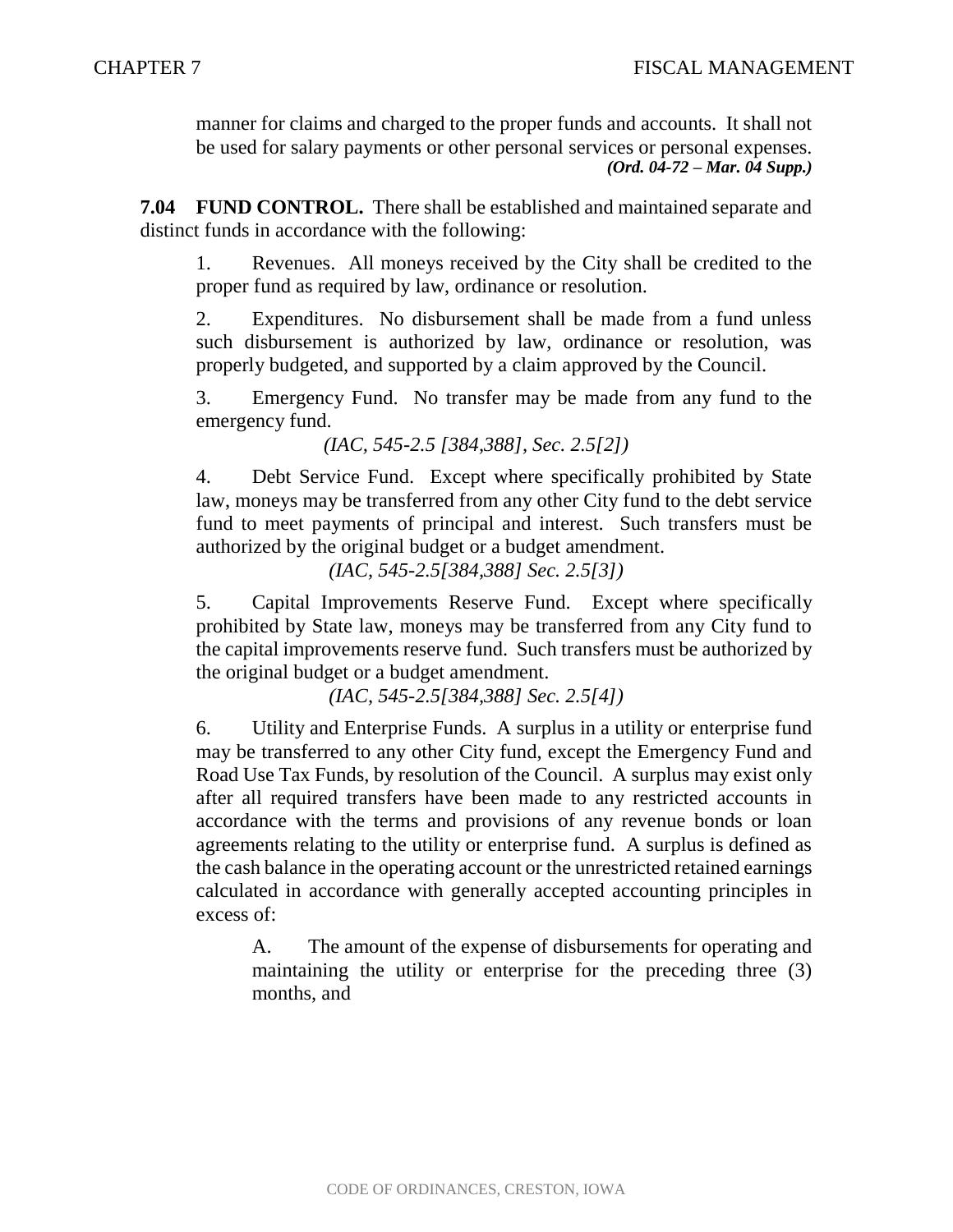B. The amount necessary to make all required transfers to restricted accounts for the succeeding three (3) months. *(IAC, 545-2.5[384,388], Sec. 2.5[5])*

7. Balancing of Funds. Fund accounts shall be reconciled at the close of each month and a report thereof submitted to the Council.

**7.05 OPERATING BUDGET PREPARATION.** The annual operating budget of the City shall be prepared in accordance with the following:

1. Proposal Prepared. The Finance Officer shall be responsible for preparation of the annual budget detail, for review by the Mayor and Council and adoption by the Council in accordance with directives of the Mayor and Council.

2. Boards and Commissions. All boards, commissions and other administrative agencies of the City that are authorized to prepare and administer budgets must submit their budget proposals to the Finance Officer for inclusion in the proposed City budget no later than January 15 of each year and in such form as may be required by the Finance Officer.

3. Submission to Council. The Finance Officer shall submit the completed budget proposal to the Council no later than February 1 of each year.

4. Council Review. The Council shall review the proposed budget and may make any adjustments in the budget which it deems appropriate before accepting such proposal for publication, hearing and final adoption.

5. Notice of Hearing. Upon adopting a proposed budget the Council shall set a date for public hearing thereon to be held before March 15 and cause notice of such hearing and a summary of the proposed budget to be published not less than four (4) nor more than twenty (20) days before the date established for the hearing. Proof of such publication must be filed with the County Auditor.

*(Code of Iowa, Sec. 384.16[3])*

6. Copies of Budget on File. Not less than twenty (20) days before the date that the budget must be certified to the County Auditor and not less than ten (10) days before the public hearing, the Clerk shall make available a sufficient number of copies of the detailed budget to meet the requests of taxpayers and organizations, and have them available for distribution at the offices of the Mayor and Clerk and at the City library.

*(Code of Iowa, Sec. 384.16[2])*

7. Adoption and Certification. After the hearing, the Council shall adopt, by resolution, a budget for at least the next fiscal year and the Clerk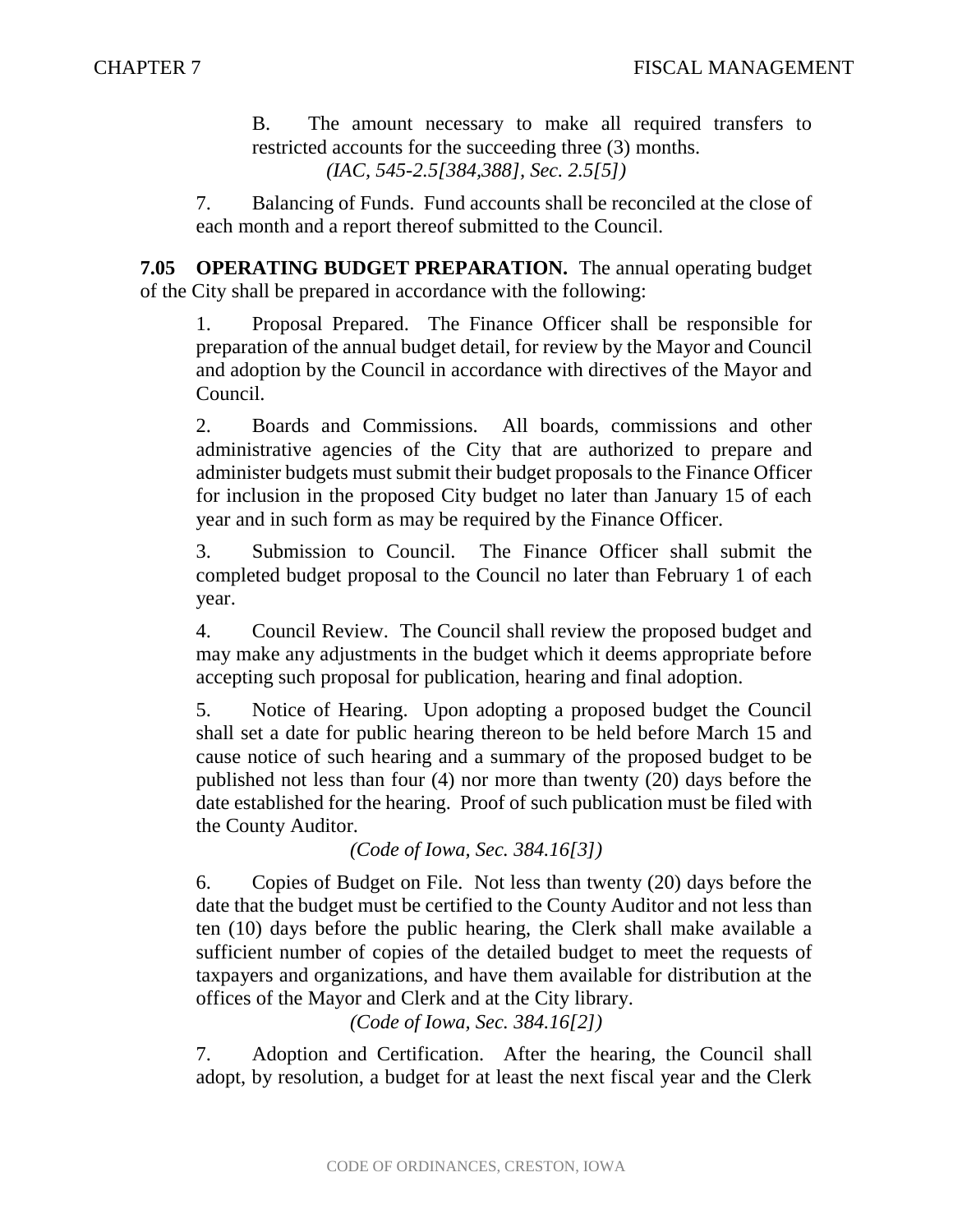shall certify the necessary tax levy for the next fiscal year to the County Auditor and the County Board of Supervisors. The tax levy certified may be less than, but not more than, the amount estimated in the proposed budget. Two copies each of the detailed budget as adopted and of the tax certificate must be transmitted to the County Auditor.

*(Code of Iowa, Sec. 384.16[5])*

**7.06 BUDGET AMENDMENTS.** A City budget finally adopted for the following fiscal year becomes effective July 1 and constitutes the City appropriation for each program and purpose specified therein until amended as provided by this section.

*(Code of Iowa, Sec. 384.18)*

1. Program Increase. Any increase in the amount appropriated to a program must be prepared, adopted and subject to protest in the same manner as the original budget.

*(IAC, 545-2.2 [384, 388])*

2. Program Transfer. Any transfer of appropriation from one program to another must be prepared, adopted and subject to protest in the same manner as the original budget.

*(IAC, 545-2.3 [384, 388])*

3. Activity Transfer. Any transfer of appropriation from one activity to another activity within a program must be approved by resolution of the Council.

```
(IAC, 545-2.4 [384, 388])
```
4. Administrative Transfers. The Finance Officer shall have the authority to adjust, by transfer or otherwise, the appropriations allocated within a specific activity without prior Council approval.

*(IAC, 545-2.4 [384, 388])*

**7.07 ACCOUNTING.** The accounting records of the City shall consist of not less than the following:

1. Books of Original Entry. There shall be established and maintained books of original entry to provide a chronological record of cash received and disbursed.

2. General Ledger. There shall be established and maintained a general ledger controlling all cash transactions, budgetary accounts and for recording unappropriated surpluses.

3. Checks. Checks shall be prenumbered and signed by any two of the following officers — the Finance Officer, Clerk and Mayor — following Council approval, except as provided by subsection 5 hereof.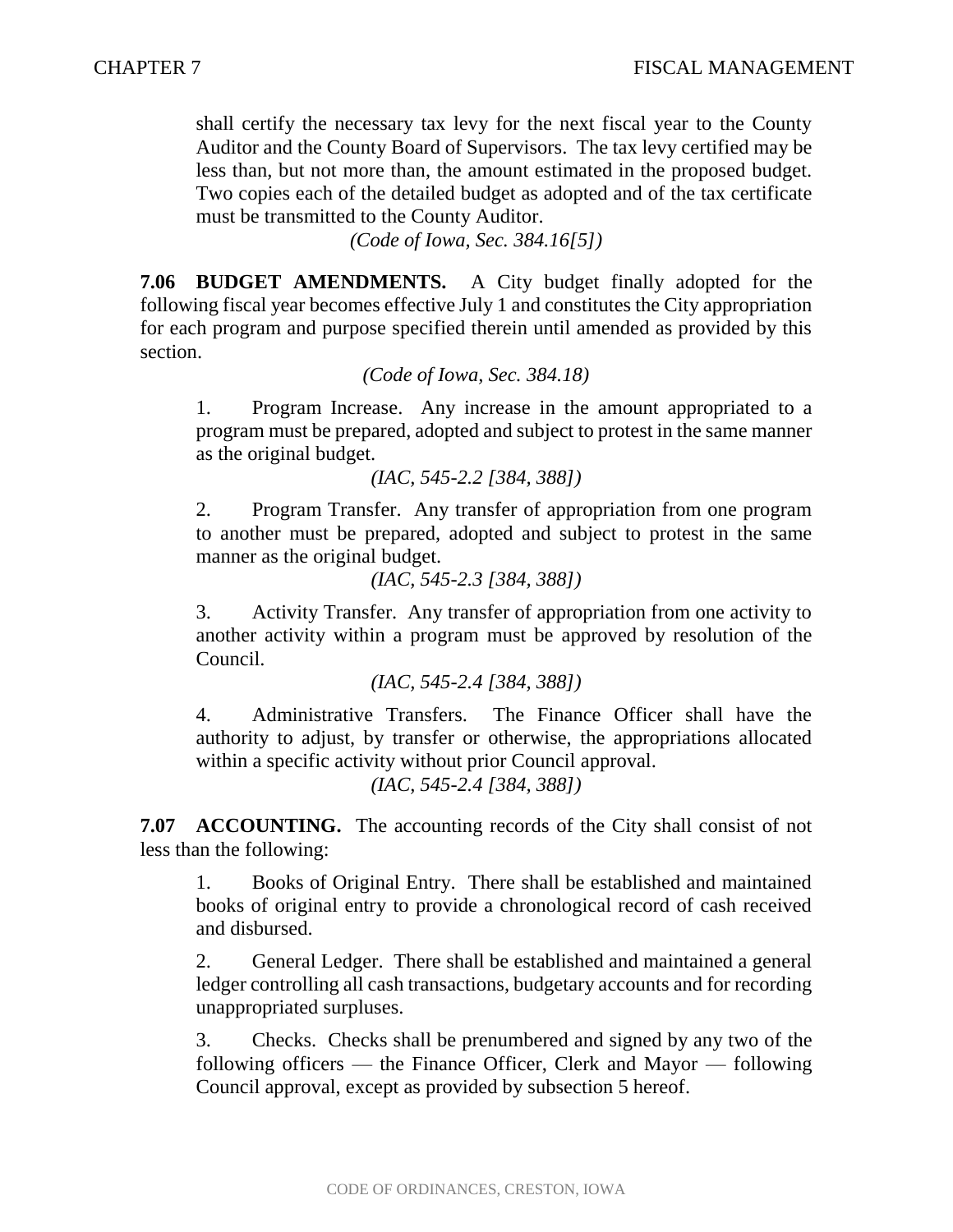4. Budget Accounts. There shall be established such individual accounts to record receipts by source and expenditures by program, sub-program and activity as will provide adequate information and control for budgeting purposes as planned and approved by the Council. Each individual account shall be maintained within its proper fund and so kept that receipts can be immediately and directly compared with revenue estimates and expenditures can be related to the authorizing appropriation. No expenditure shall be posted except to the appropriation for the function and purpose for which the expense was incurred.

5. Immediate Payment Authorized. The Council may by resolution authorize the Clerk to issue checks for immediate payment of amounts due, which if not paid promptly would result in loss of discount, penalty for late payment or additional interest cost. Any such payments made shall be reported to the Council for review and approval with and in the same manner as other claims at the next meeting following such payment. The resolution authorizing immediate payment shall specify the type of payment so authorized and may include but is not limited to payment of utility bills, contractual obligations, payroll and bond principal and interest.

**7.08 FINANCIAL REPORTS.** The Finance Officer shall prepare and file the following financial reports:

1. Monthly Reports. There shall be submitted to the Council each month a report showing the activity and status of each fund, program, sub-program and activity for the preceding month.

2. Annual Report. Not later than October first of each year there shall be published an annual report containing a summary for the preceding fiscal year of all collections and receipts, all accounts due the City, and all expenditures, the current public debt of the City, and the legal debt limit of the City for the current fiscal year. A copy of the published annual report must be furnished to the Auditor of State.

*(Code of Iowa, Sec. 384.22)*